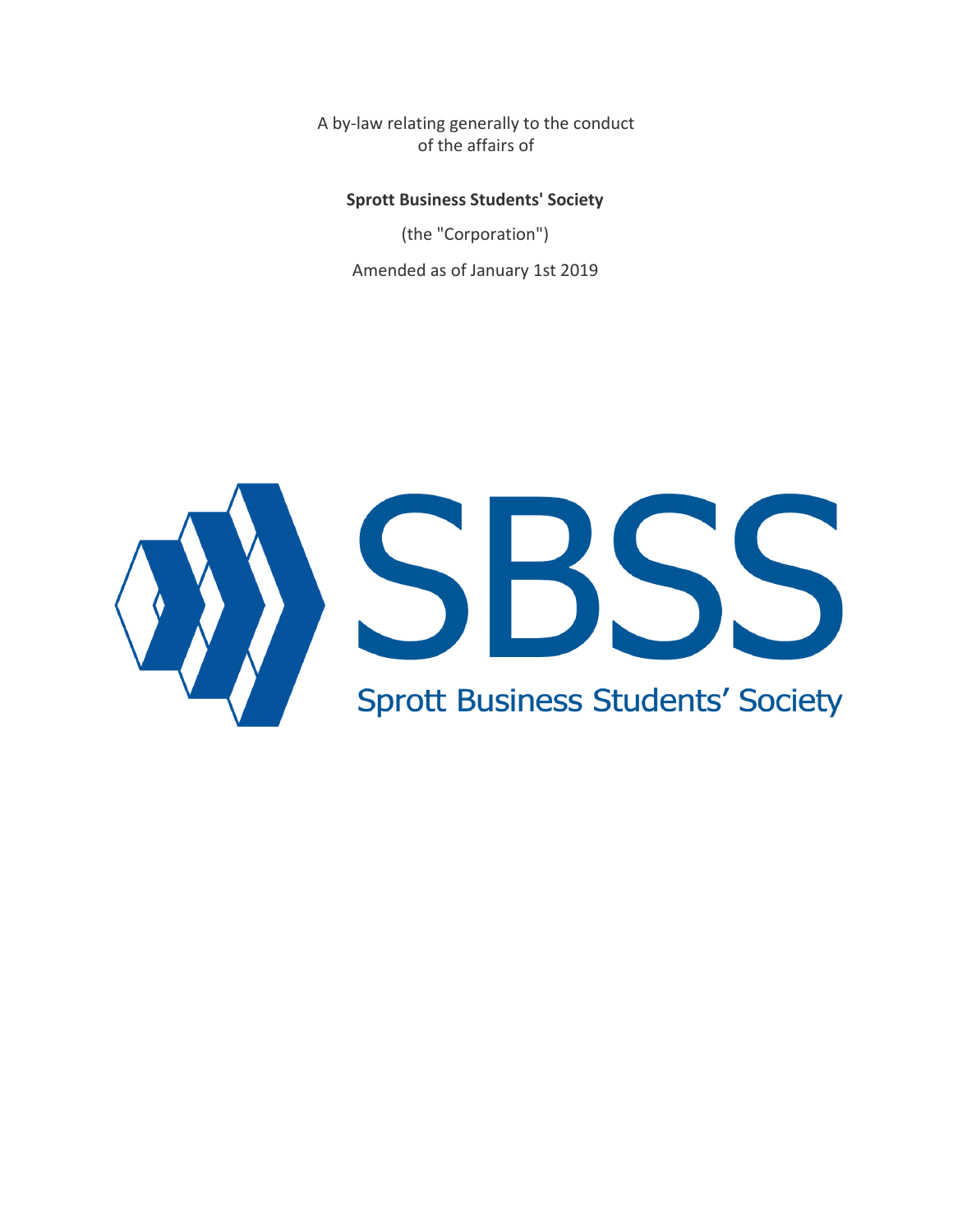## **BE IT ENACTED** as a by-law of the Corporation as follows:

#### 1. **Definition**

In this by-law and all other by-laws of the Corporation, unless the context otherwise requires:

- "**Act**" means the *Canada Not-For-Profit Corporations Act* S.C. 2009, c. 23 including the Regulations made pursuant to the Act, and any statute or regulations that may be substituted, as amended from time to time;
- "**Articles**" means the original or restated articles of incorporation or articles of amendment, amalgamation, continuance, reorganization, arrangement or revival of the Corporation;
- "**Board**" means the board of directors of the Corporation and "director" means a member of the board;
- "**By-law**" means this by-law and may be referred to as the Organizational by-law or Constitution, as amended. It includes Appendix "A"
- "Corporation" means the Sprott Business Students' Society and means the SBSS and these terms may be used interchangeably throughout this by-law
- "**Meeting of Members**" includes an annual meeting of members or a special meeting of members; "special meeting of members" includes a meeting of any class or classes of members and a special meeting of all members entitled to vote at an annual meeting of members;
- "**Ordinary Resolution**" means a resolution passed by a majority of not less than 50% plus 1 of the votes case on that resolution;
- "**Proposal**" means a proposal submitted by a member of the Corporation that meets the requirements of section 163 (Member Proposals) of the Act;
- "**Regulations**" means the regulations made under the Act, as amended, restated or in effect from time to time; and
- "**Special Resolution**" means a resolution passed by a majority of not less than two-thirds (2/3) of the votes cast on that resolution.

# 2. **Interpretation**

- In the interpretation of this by-law, words in the singular include the plural and vice-versa, words in one gender include all genders, and "person" includes an individual, body corporate, partnership, trust and unincorporated organization.
- Other than as specified above, words and expressions defined in the Act have the same meanings when used in these by-laws.

#### 3. **Execution of Documents**

Deeds, transfers, assignments, contracts, obligations and other instruments in writing requiring execution by the Corporation may be signed by any two (2) of its officers or directors. In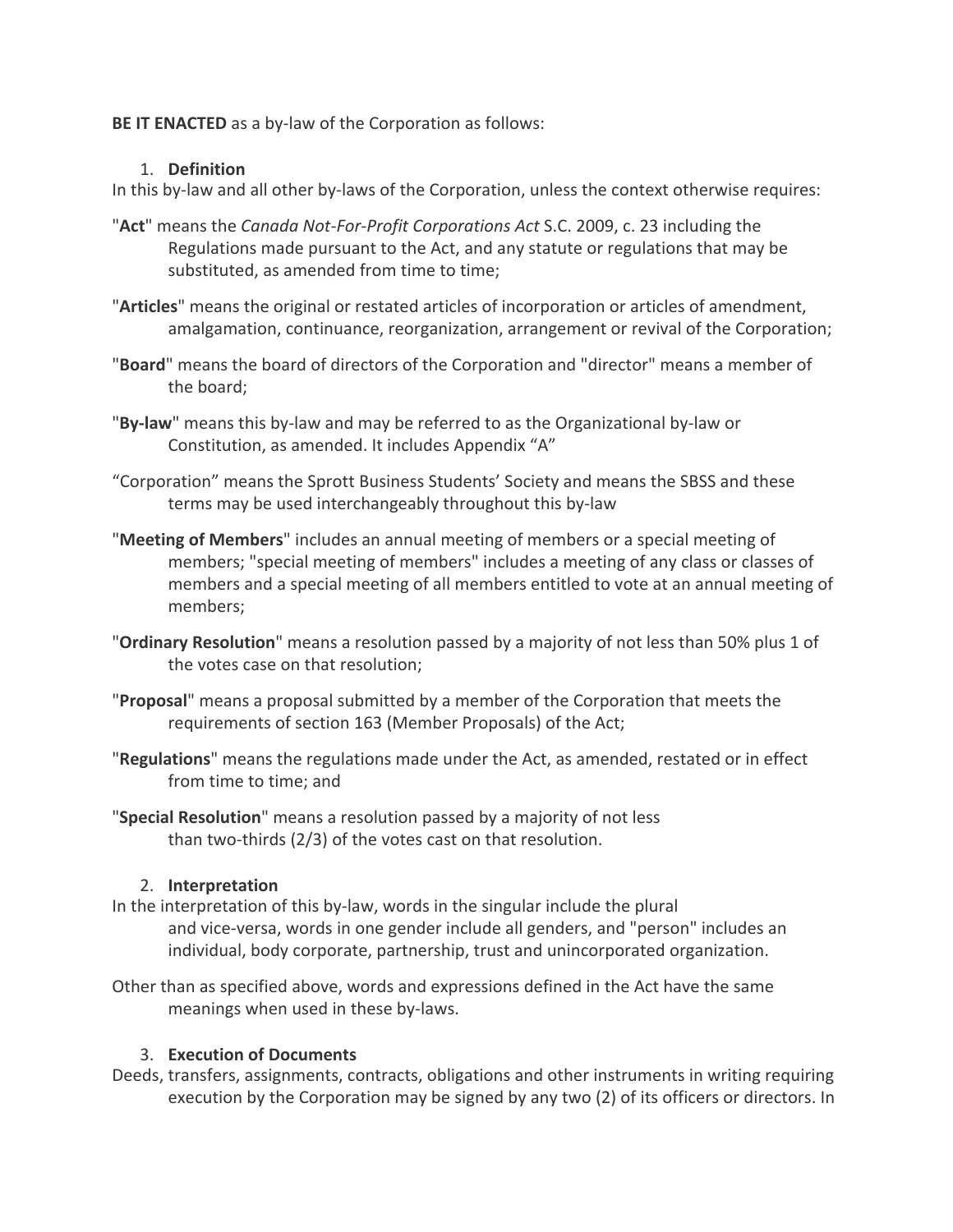addition, the board may from time to time direct the manner in which and the person or persons by whom a particular document or type of document shall be executed. Any person authorized to sign any document may affix the corporate seal (if any) to the document. Any signing officer may certify a copy of any instrument, resolution, by-law or other document of the Corporation to be a true copy thereof.

## 4. **Financial Year**

The financial year end of the Corporation shall be determined by the board of directors.

## 5. **Banking Arrangements**

The banking business of the Corporation shall be transacted at such bank, trust company or other firm or corporation carrying on a banking business in Canada or elsewhere as the board of directors may designate, appoint or authorize from time to time by resolution. The banking business or any part of it shall be transacted by an officer or officers of the Corporation and/or other persons as the board of directors may by resolution from time to time designate, direct or authorize.

## 6. **Borrowing Powers**

If authorized by a by-law which is duly adopted by the directors and confirmed by ordinary resolution of the members, the directors of the corporation may from time to time:

- i. borrow money on the credit of the corporation;
- ii. issue, reissue, sell, pledge or hypothecate debt obligations of the corporation; and
- iii. mortgage, hypothecate, pledge or otherwise create a security interest in all or any property of the corporation, owned or subsequently acquired, to secure any debt obligation of the corporation.
- Any such by-law may provide for the delegation of such powers by the directors to such officers or directors of the corporation to such extent and in such manner as may be set out in the by-law.
- Nothing herein limits or restricts the borrowing of money by the corporation on bills of exchange or promissory notes made, drawn, accepted or endorsed by or on behalf of the corporation.

# 7. **Annual Financial Statements**

The Corporation shall send to the members a copy of the annual financial statements and other documents referred to in subsection 172(1) (Annual Financial Statements) of the Act or a copy of a publication of the Corporation reproducing the information contained in the documents. Instead of sending the documents, the Corporation may send a summary to each member along with a notice informing the member of the procedure for obtaining a copy of the documents themselves free of charge. The Corporation is not required to send the documents or a summary to a member who, in writing, declines to receive such documents.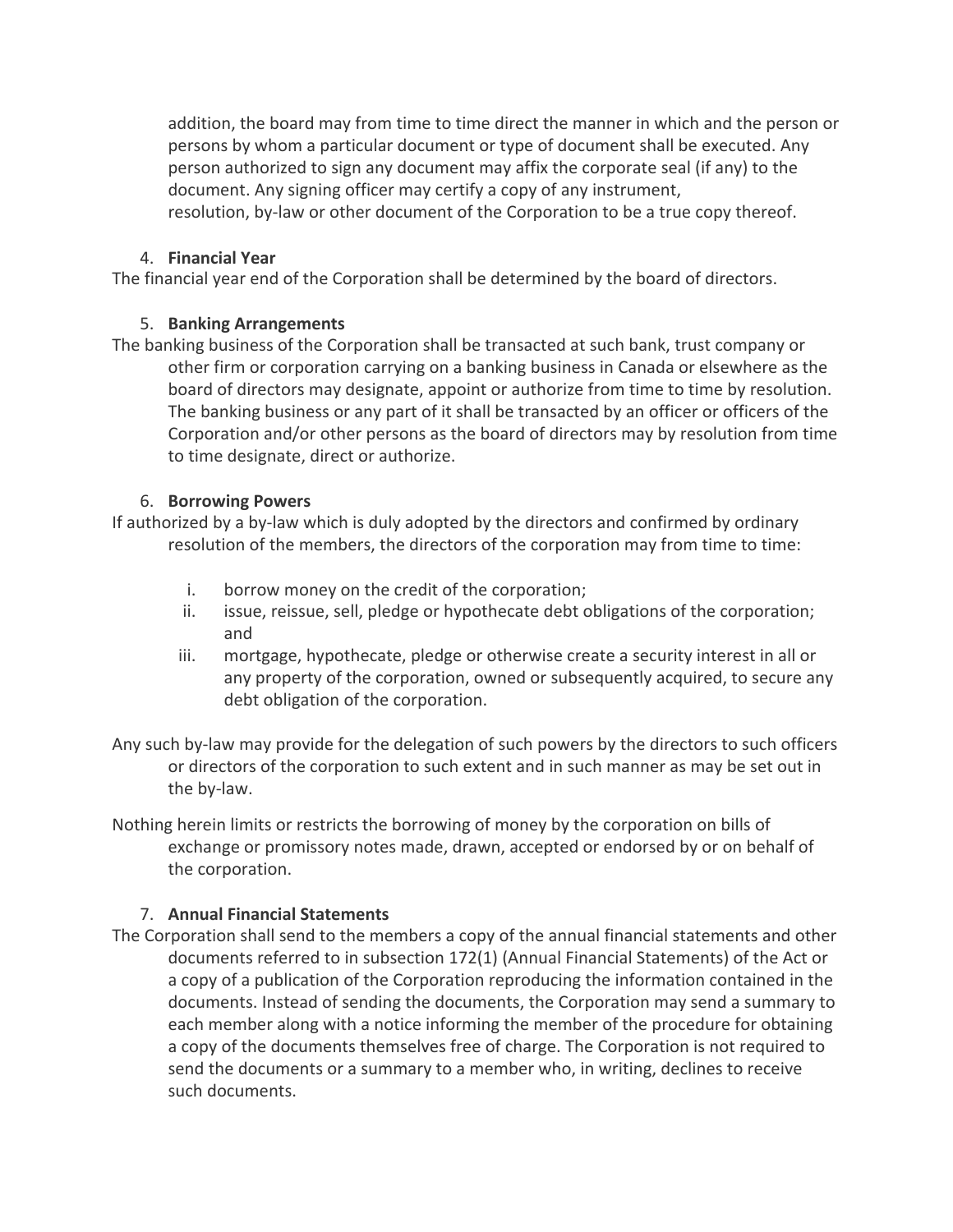# 8. **Membership Conditions**

Subject to the articles, there shall be three classes of members in the Corporation, namely, Class A members, Class B members and Class C members. The board of directors of the Corporation may, by resolution, approve the admission of the members of the Corporation. Members may also be admitted in such other manner as may be prescribed by the board by resolution. The following conditions of membership shall apply:

## **Class A Members**

- 8.1 Class A voting membership shall be available to all undergraduate Sprott students who pay a levy fee to the SBSS.
- a. The term of membership of a Class A voting member shall be one year, subject to renewal in accordance with the policies of the Corporation.
	- b. As set out in the articles, each Class A voting member is entitled to receive notice of, the annual meeting of members, attend it and there elect the President of the SBSS and each such Class A voting member shall be entitled to one (1) vote at such meetings. Class A members shall have no additional voting rights, other than those prescribed in the Act including but not restricted to those in respect of fundamental changes to the governance of the Corporation

# **Class B Members**

- 8.2 Class B voting membership shall be comprised of the incoming SBSS President elected by the Class A Members at the last annual meeting of members, the outgoing SBSS President, elected by the Class A Members at the previous annual meeting of members, the designate of the Business Career Management Centre (BCMC) appointed pursuant to its internal processes and Sprott's Student Success Officer who is appointed to this position by the Sprott faculty.
	- a. The term of membership of a Class B voting member shall be one-year subject to renewal in accordance with the policies of the Corporation.
	- b. As set out in the articles, each Class B voting member is entitled to receive notice of the annual Class B members' meeting, attend it, and elect six members of the Board of Directors and each such Class B voting member shall be entitled to one (1) vote.

# **Class C Members**

8.3 Class C non-voting membership shall be available only to Sprott clubs.

a. The term of membership of a Class C non-voting member shall be one year, subject to renewal in accordance with the policies of the Corporation.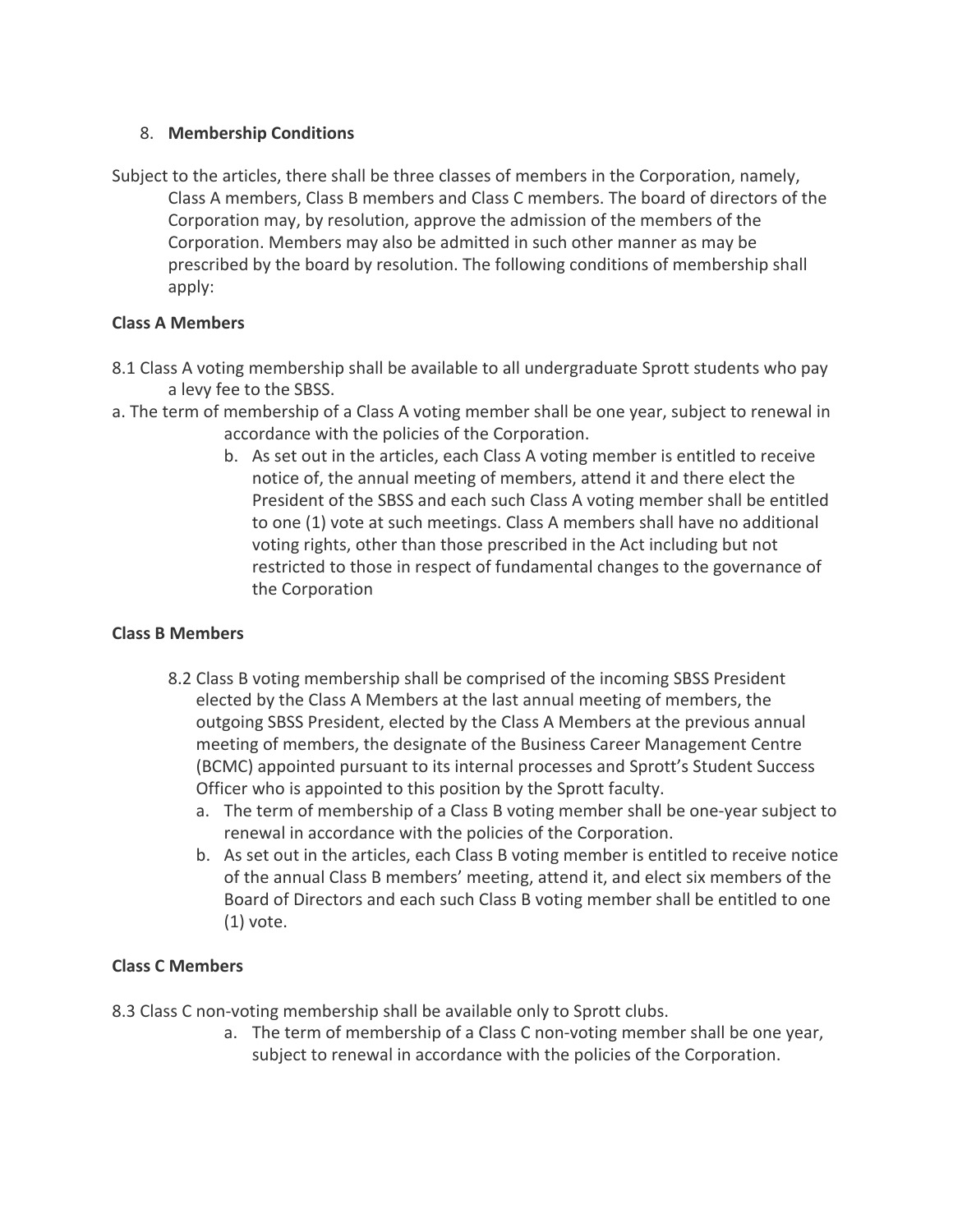- b. Subject to the Act and the articles, a Class C non-voting member shall not be entitled to receive notice of, attend or vote at meetings of the members of the Corporation.
- Pursuant to subsection 197(1) (Fundamental Change) of the Act, a special resolution of all of the members, regardless of class, is required to make any amendments to this by-law if those amendments affect membership rights and/or conditions described in paragraphs 197(1)(e), (h), (l) or (m).

# 9. **Membership Assignment or Transferability**

Memberships may not be transferred or assigned.

# 10. **Notice of Members Meeting**

- Notice of the time and place of a meeting of members shall be given to each member entitled to vote at such meeting by the following means:
	- a. by mail, courier or personal delivery to each member entitled to vote at the meeting, during a period of 21 to 60 days before the day on which the meeting is to be held; or
	- b. by telephonic, electronic or other communication facility to each member entitled to vote at the meeting, during a period of 21 to 35 days before the day on which the meeting is to be held.
- Pursuant to subsection 197(1) (Fundamental Change) of the Act, a special resolution of the members is required to make any amendment to the by-laws of the Corporation to change the manner of giving notice to members entitled to vote at a meeting of members.

# **11. Absentee Voting at Members' Meetings**

- Pursuant to section 171(1) (Absentee Voting) of the Act, a member entitled to vote at a meeting of members may vote by mailed-in ballot or by means of a telephonic, electronic or other communication facility if the Corporation has a system that:
	- a. enables the votes to be gathered in a manner that permits their subsequent verification, and
	- b. permits the tallied votes to be presented to the Corporation without it being possible for the Corporation to identify how each member voted.
- Pursuant to subsection 197(1) (Fundamental Change) of the Act, a special resolution of the members is required to make any amendment to the by-laws of the Corporation to change this method of voting by members not in attendance at a meeting of members.

# 12. **Termination of Membership**

A membership in the Corporation is terminated when:

1. the member dies, or, in the case of a member that is a corporation, the corporation is dissolved;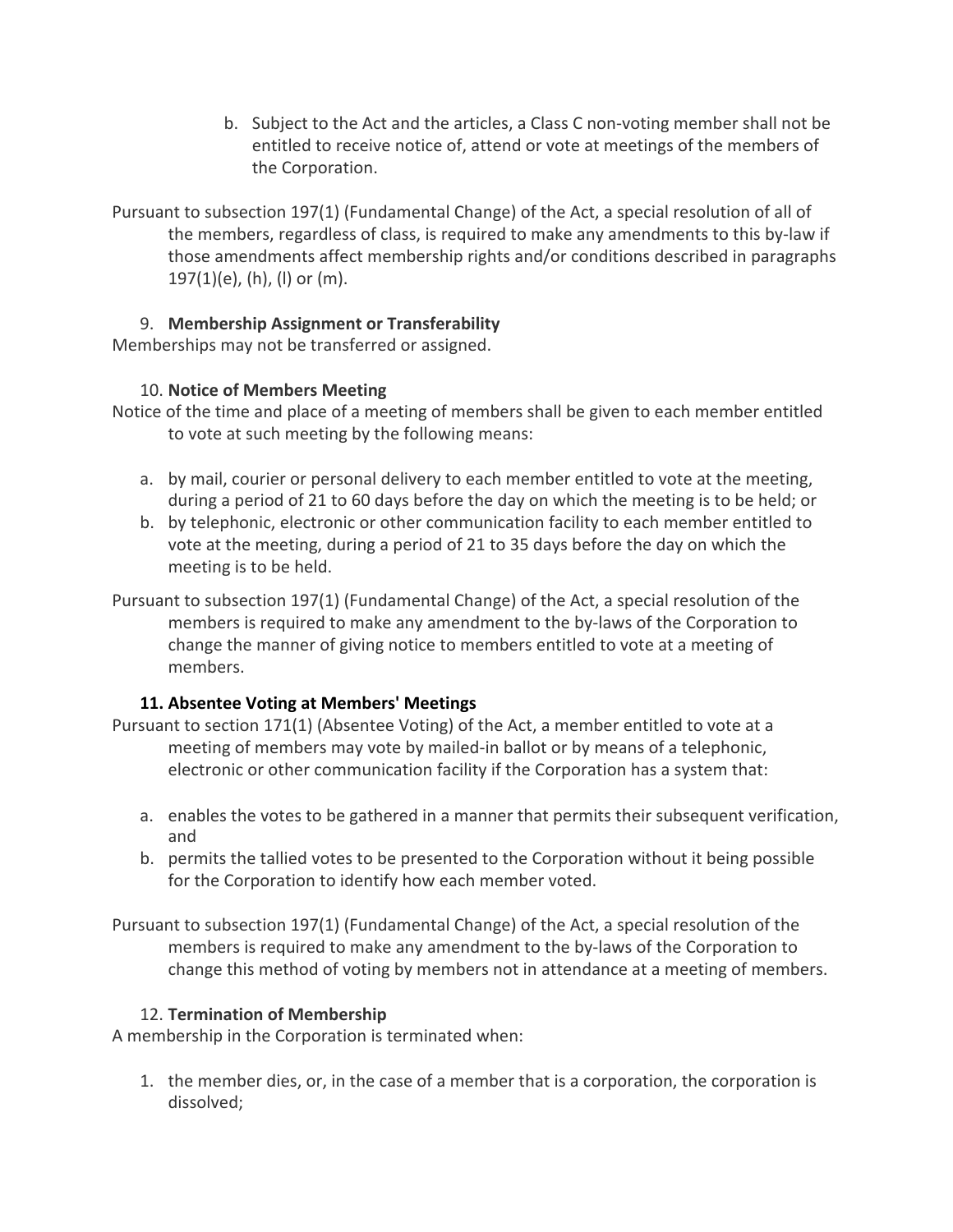2. a member fails to maintain any qualifications for membership described in the section on membership conditions of these by-laws;

the member resigns by delivering a written resignation to the chair of the board of the Corporation in which case such resignation shall be effective on the date specified in the resignation;

- 3. the member is expelled in accordance with any discipline of member's section or is otherwise terminated in accordance with the articles or by-laws;
- 4. the member's term of membership expires; or
- 5. the Corporation is liquidated or dissolved under the Act.

# 1. **Effect of Termination of Membership**

Subject to the articles, upon any termination of membership, the rights of the member, including any rights in the property of the Corporation, automatically cease to exist.

# 2. **Discipline of Members**

- The board shall have authority to suspend or expel any member from the Corporation for any one or more of the following grounds:
	- a. violating any provision of the articles, by-laws, or written policies of the Corporation;
	- b. carrying out any conduct which may be detrimental to the Corporation as determined by the board in its sole discretion;
	- c. for any other reason that the board in its sole and absolute discretion considers to be reasonable, having regard to the purpose of the Corporation.
- In the event that the board determines that a member should be expelled or suspended from membership in the Corporation, the president, or such other officer as may be designated by the board, shall provide twenty (20) days notice of suspension or expulsion to the member and shall provide reasons for the proposed suspension or expulsion. The member may make written submissions to the president, or such other officer as may be designated by the board, in response to the notice received within such twenty (20) day period. In the event that no written submissions are received by the president, the president, or such other officer as may be designated by the board, may proceed to notify the member that the member is suspended or expelled from membership in the Corporation. If written submissions are received in accordance with this section, the board will consider such submissions in arriving at a final decision and shall notify the member concerning such final decision within a further twenty (20) days from the date of receipt of the submissions. The board's decision shall be final and binding on the member, without any further right of appeal.

# 13. **Proposals Nominating Directors at Annual Members' Meetings**

- Subject to the Act, a proposal may include nominations for the election of the President by the Class A members if the proposal is signed by not less than 5% of the Class A members entitled to vote at the meeting at which the proposal is to be presented.
	- 14. **Cost of Publishing Proposals for Annual Members' Meetings**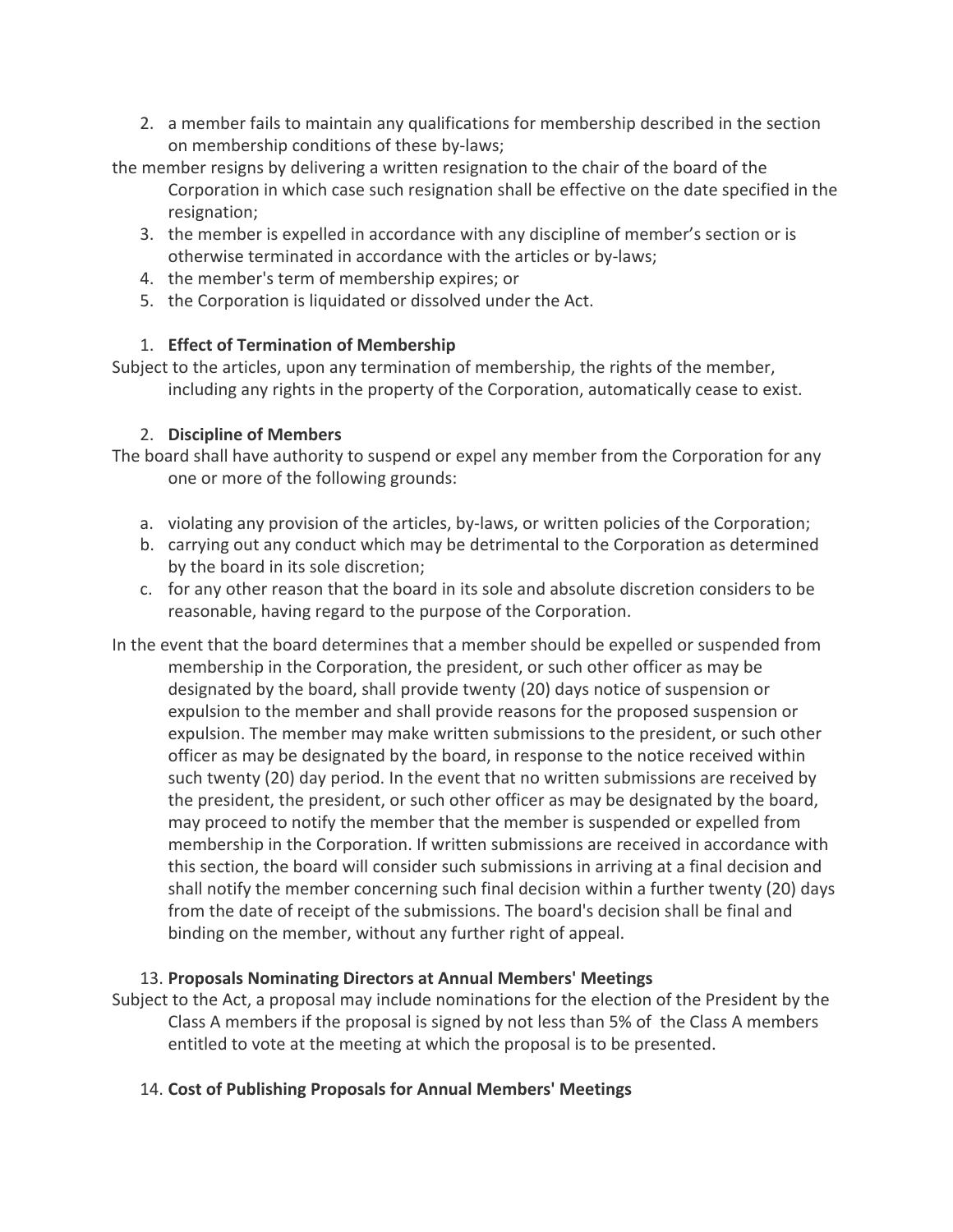The member who submitted the proposal shall pay the cost of including the proposal and any statement in the notice of meeting at which the proposal is to be presented unless otherwise provided by ordinary resolution of the members present at the meeting.

## 15. **Place of Members' Meeting**

Subject to compliance with section 159 (Place of Members' Meetings) of the Act, meetings of the members may be held at any place within Canada determined by the board or, if all of the members entitled to vote at such meeting so agree, outside Canada.

## 16. **Persons Entitled to be Present at Members' Meetings**

The only persons entitled to be present at a meeting of members shall be those entitled to vote at the meeting, the directors and the public accountant of the Corporation and such other persons who are entitled or required under any provision of the Act, articles or by-laws of the Corporation to be present at the meeting. Any other person may be admitted only on the invitation of the chair of the meeting or by resolution of the members.

## 17. **Chair of Members' Meetings**

In the event that both the President and the Outgoing President are absent, the members who are present and entitled to vote at the meeting shall choose one of their number to chair the meeting.

#### 18. **Quorum at Members' Meetings**

A quorum at any meeting of the members (unless a greater number of members are required to be present by the Act) shall be a majority of the members present and entitled to vote at the meeting. If a quorum is present at the opening of a meeting of members, the members present may proceed with the business of the meeting even if a quorum is not present throughout the meeting. An online quorum at a meeting of members shall be 5% of the members entitled to vote at the meeting.

#### 19. **Votes to Govern at Members' Meetings**

At any meeting of members every question shall, unless requiring a special resolution, or otherwise provided by the articles or by-laws or by the Act, be determined by a majority of the votes cast on the questions. In case of an equality of votes either on a show of hands or on a ballot or on the results of electronic voting, the chair of the meeting in addition to an original vote shall have a second or casting vote.

#### 20. **Participation by Electronic Means at Members' Meetings**

If the Corporation chooses to make available a telephonic, electronic or other communication facility that permits all participants to communicate adequately with each other during a meeting of members, any person entitled to attend such meeting may participate in the meeting by means of such telephonic, electronic or other communication facility in the manner provided by the Act. A person participating in a meeting by such means is deemed to be present at the meeting. Notwithstanding any other provision of this by-law, any person participating in a meeting of members pursuant to this section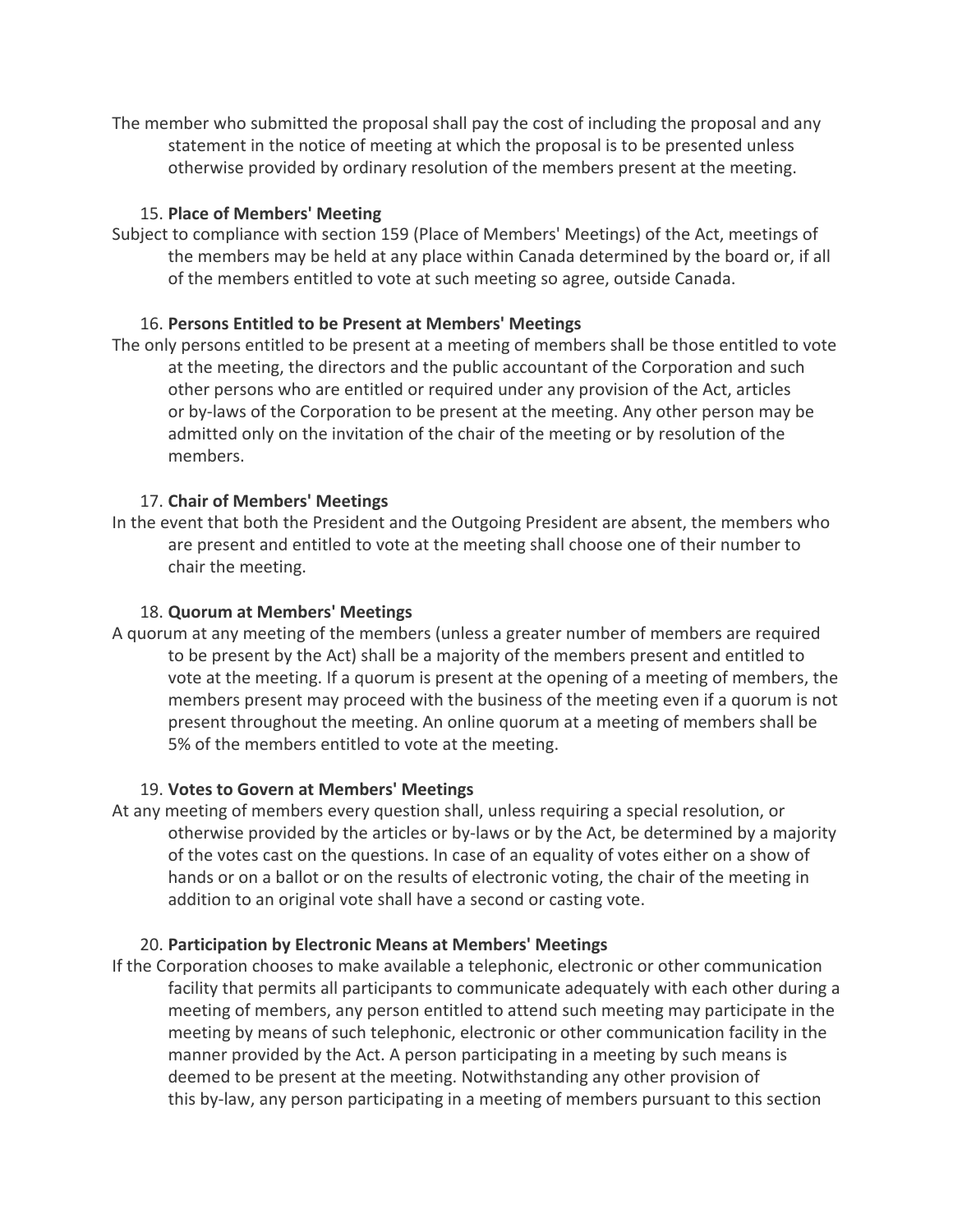who is entitled to vote at that meeting may vote, in accordance with the Act, by means of any telephonic, electronic or other communication facility that the Corporation has made available for that purpose.

#### 21. **Members' Meeting Held Entirely by Electronic Means**

Meetings of members may not be held entirely by telephonic, an electronic or other communication facility.

#### 22. **Number of Directors**

The board shall consist of seven (7) directors which is within the range provided for in the articles. One of the directors shall be the incoming President elected by the Class A Members pursuant to article 8.1.b of this by-law and six (6) of the directors shall be the directors elected by the Class B Members pursuant to section 8.2 of this by-law.

## 23. **Term of Office of Directors**

The director shall be selected to hold office for a term from May 1st of any given year to April 30th of following year (1-year term).

## 24. **Calling of Meetings of Board of Directors**

Meetings of the board may be called by the incoming President of the board, the outgoing President or any two (2) directors at any time.

## 25. **Notice of Meeting of Board of Directors**

Notice of the time and place for the holding of a meeting of the board shall be given in the manner provided in the section on giving notice of meeting of directors of this by-law to every director of the Corporation not less than 5 days before the time when the meeting is to be held. Notice of a meeting shall not be necessary if all of the directors are present, and none objects to the holding of the meeting, or if those absent have waived notice of or have otherwise signified their consent to the holding of such meeting. Notice of an adjourned meeting is not required if the time and place of the adjourned meeting is announced at the original meeting. Unless the by-law otherwise provides, no notice of meeting need specify the purpose or the business to be transacted at the meeting except that a notice of meeting of directors shall specify any matter referred to in subsection 138(2) (Limits on Authority) of the Act that is to be dealt with at the meeting.

#### 26. **Regular Meetings of the Board of Directors**

The board may appoint a day or days in any month or months for regular meetings of the board at a place and hour to be named. A copy of any resolution of the board fixing the place and time of such regular meetings of the board shall be sent to each director forthwith after being passed, but no other notice shall be required for any such regular meeting except if subsection 136(3) (Notice of Meeting) of the Act requires the purpose thereof or the business to be transacted to be specified in the notice.

#### 27. **Votes to Govern at Meetings of the Board of Directors**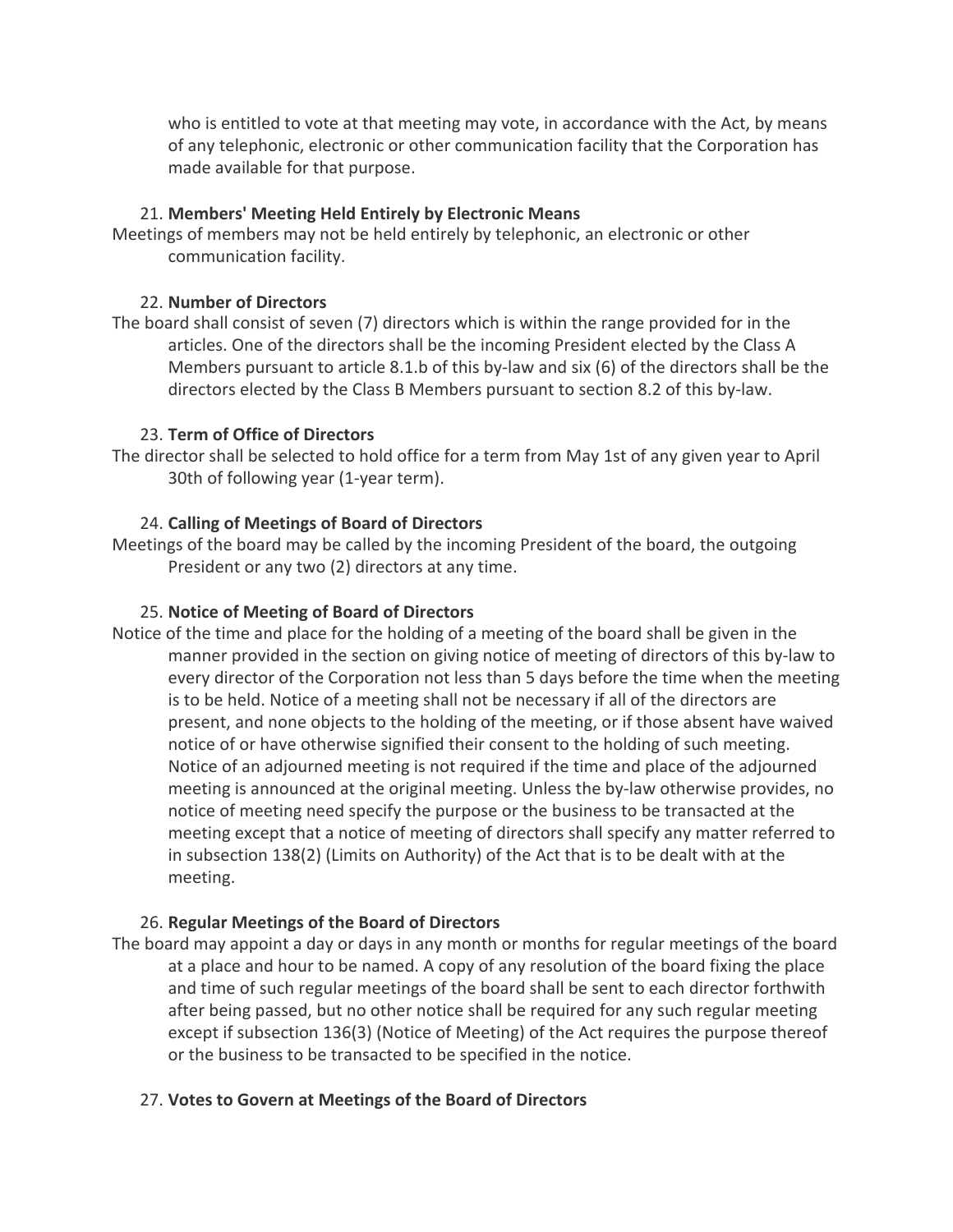At all meetings of the board, every question shall be decided by a majority of the votes cast on the question, subject to the Act. In case of an equality of votes, the chair of the meeting in addition to an original vote shall have a second or casting vote.

#### 28. **Committees of the Board of Directors**

The board may from time to time appoint any committee or other advisory body, as it deems necessary or appropriate for such purposes and, subject to the Act, with such powers as the board shall see fit. Any such committee may formulate its own rules of procedure, subject to such regulations or directions as the board may from time to time make. Any committee member may be removed by resolution of the board of directors.

## 29. **Appointment of Officers**

The board may designate the offices of the Corporation, other than the positions of incoming and outgoing President, appoint officers on an annual or more frequent basis, specify their duties and, subject to the Act, delegate to such officers the power to manage the affairs of the Corporation. A director may be appointed to any office of the Corporation. An officer may, but need not be, a director unless these by-laws otherwise provide. Two or more offices may be held by the same person.

#### 30. **Description of Offices**

- Unless otherwise specified by the board (which may, subject to the Act modify, restrict or supplement such duties and powers), the offices of the Corporation, if designated and if officers are appointed, shall have the following duties and powers associated with their positions:
	- i. Chair of the Board The outgoing President is the chair of the board. The chair shall have such other duties and powers as the board may specify.
	- ii. Vice-Chair of the Board The incoming President is the vice-chair of the board, if one is to be appointed, shall be a director. If the chair of the board is absent or is unable or refuses to act, the vice-chair of the board, if any, shall, when present, preside at all meetings of the board of directors and of the members. The vice-chair shall have such other duties and powers as the board may specify.
	- iii. President The incoming President shall also be the chief executive officer of the Corporation and shall be responsible for implementing the strategic plans and policies of the Corporation. The president shall, subject to the authority of the board, have general supervision of the affairs of the Corporation.
	- iv. Secretary If appointed, the secretary shall attend and be the secretary of all meetings of the board, members and committees of the board. The secretary shall enter or cause to be entered in the Corporation's minute book, minutes of all proceedings at such meetings; the secretary shall give, or cause to be given, as and when instructed, notices to members, directors, the public accountant and members of committees; the secretary shall be the custodian of all books, papers, records, documents and other instruments belonging to the Corporation.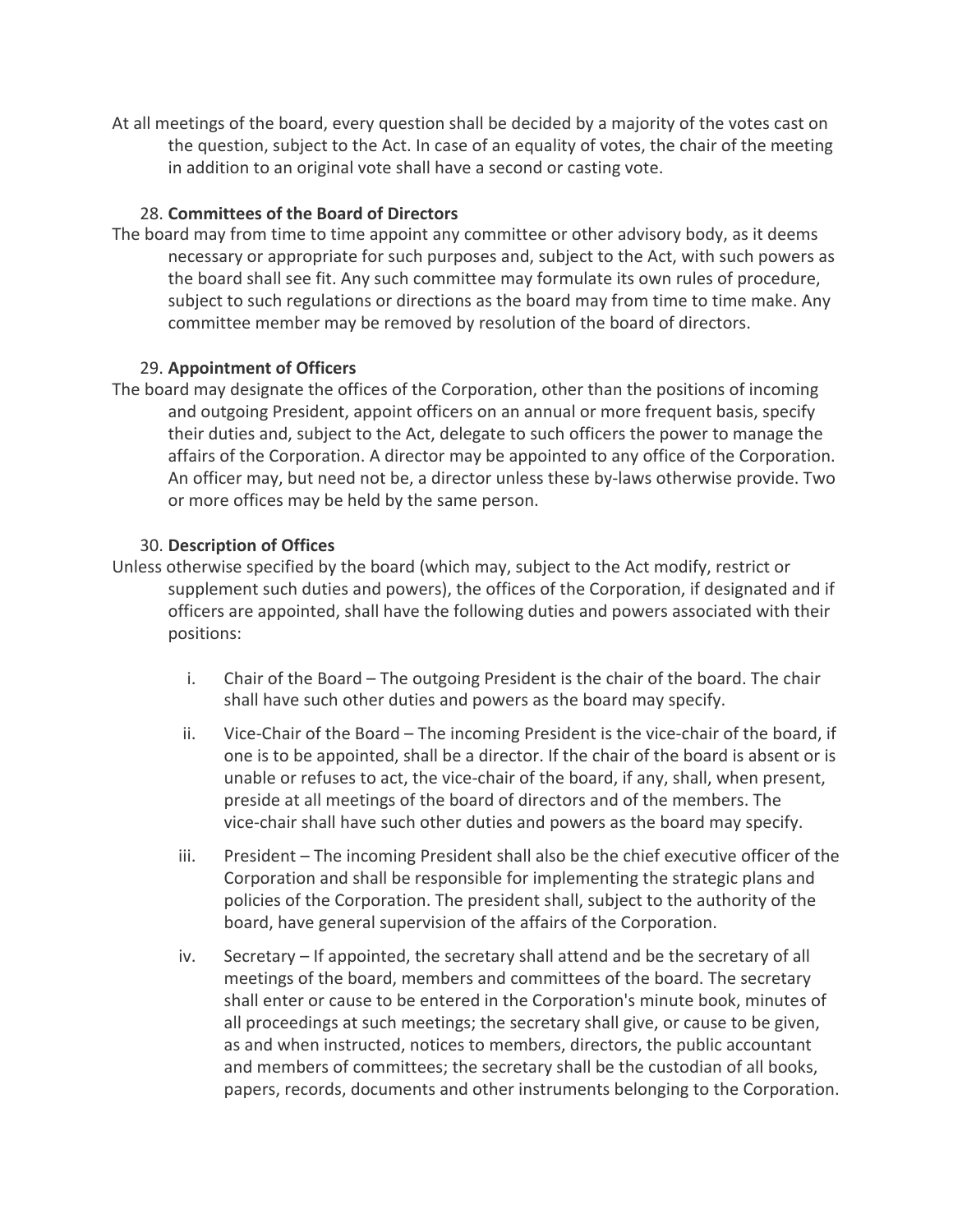v. Treasurer – If appointed, the treasurer shall have such powers and duties as the board may specify.

# 31. **Vacancy in Office**

- In the absence of a written agreement to the contrary, the board may remove, whether for cause or without cause, any officer of the Corporation. Unless so removed, an officer shall hold office until the earlier of:
	- i. the officer's successor being appointed,
	- ii. the officer's resignation,
	- iii. such officer ceasing to be a director (if a necessary qualification of appointment) or
	- iv. such officer's death.

If the office of any officer of the Corporation shall be or become vacant, the directors may, by resolution, appoint a person to fill such vacancy.

#### 32. **Method of Giving Any Notice**

- Any notice (which term includes any communication or document), other than notice of a meeting of members or a meeting of the board of directors, to be given (which term includes sent, delivered or served) pursuant to the Act, the articles, the by-laws or otherwise to a member, director, officer or member of a committee of the board or to the public accountant shall be sufficiently given:
	- i. if delivered personally to the person to whom it is to be given or if delivered to such person's address as shown in the records of the Corporation or in the case of notice to a director to the latest address as shown in the last notice that was sent by the Corporation in accordance with section 128 (Notice of directors) or 134 (Notice of change of directors);
	- ii. if mailed to such person at such person's recorded address by prepaid ordinary or air mail;
	- iii. if sent to such person by telephonic, electronic or other communication facility at such person's recorded address for that purpose; or
	- iv. if provided in the form of an electronic document in accordance with Part 17 of the Act.
- A notice so delivered shall be deemed to have been given when it is delivered personally or to the recorded address as aforesaid; a notice so mailed shall be deemed to have been given when deposited in a post office or public letter box; and a notice so sent by any means of transmitted or recorded communication shall be deemed to have been given when dispatched or delivered to the appropriate communication company or agency or its representative for dispatch. The secretary may change or cause to be changed the recorded address of any member, director, officer, public accountant or member of a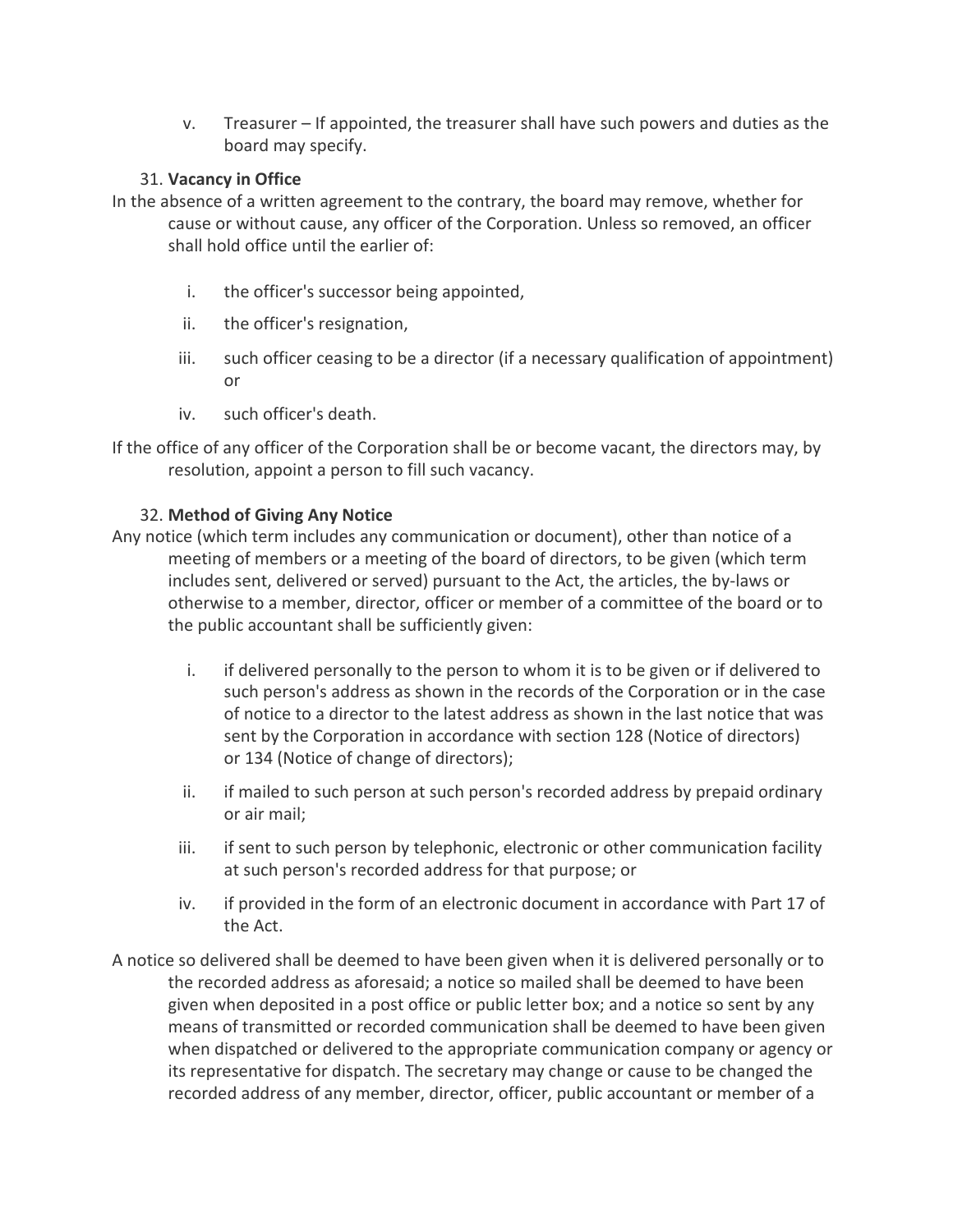committee of the board in accordance with any information believed by the secretary to be reliable. The declaration by the secretary that notice has been given pursuant to this by-law shall be sufficient and conclusive evidence of the giving of such notice. The signature of any director or officer of the Corporation to any notice or other document to be given by the Corporation may be written, stamped, type-written or printed or partly written, stamped, type-written or printed.

#### 33. **Invalidity of any Provisions of this By-law**

The invalidity or unenforceability of any provision of this by-law shall not affect the validity or enforceability of the remaining provisions of this by-law.

## 34. **Omissions and Errors**

The accidental omission to give any notice to any member, director, officer, member of a committee of the board or public accountant, or the non-receipt of any notice by any such person where the Corporation has provided notice in accordance with the by-laws or any error in any notice not affecting its substance shall not invalidate any action taken at any meeting to which the notice pertained or otherwise founded on such notice.

#### 35. **Mediation and Arbitration**

Disputes or controversies among members, directors, officers, committee members, or volunteers of the Corporation are as much as possible to be resolved in accordance with mediation and/or arbitration as provided in the section on dispute resolution mechanism of this by-law.

# 36. **Dispute Resolution Mechanism**

- In the event that a dispute or controversy among members, directors, officers, committee members or volunteers of the Corporation arising out of or related to the articles or by-laws, or out of any aspect of the operations of the Corporation is not resolved in private meetings between the parties then without prejudice to or in any other way derogating from the rights of the members, directors, officers, committee members, employees or volunteers of the Corporation as set out in the articles, by-laws or the Act, and as an alternative to such person instituting a law suit or legal action, such dispute or controversy shall be settled by a process of dispute resolution as follows:
	- $\circ$  The dispute or controversy shall first be submitted to a panel of mediators whereby the one party appoints one mediator, the other party (or if applicable the board of the Corporation) appoints one mediator, and the two mediators so appointed jointly appoint a third mediator. The three mediators will then meet with the parties in question in an attempt to mediate a resolution between the parties.
	- o The number of mediators may be reduced from three to one or two upon agreement of the parties.